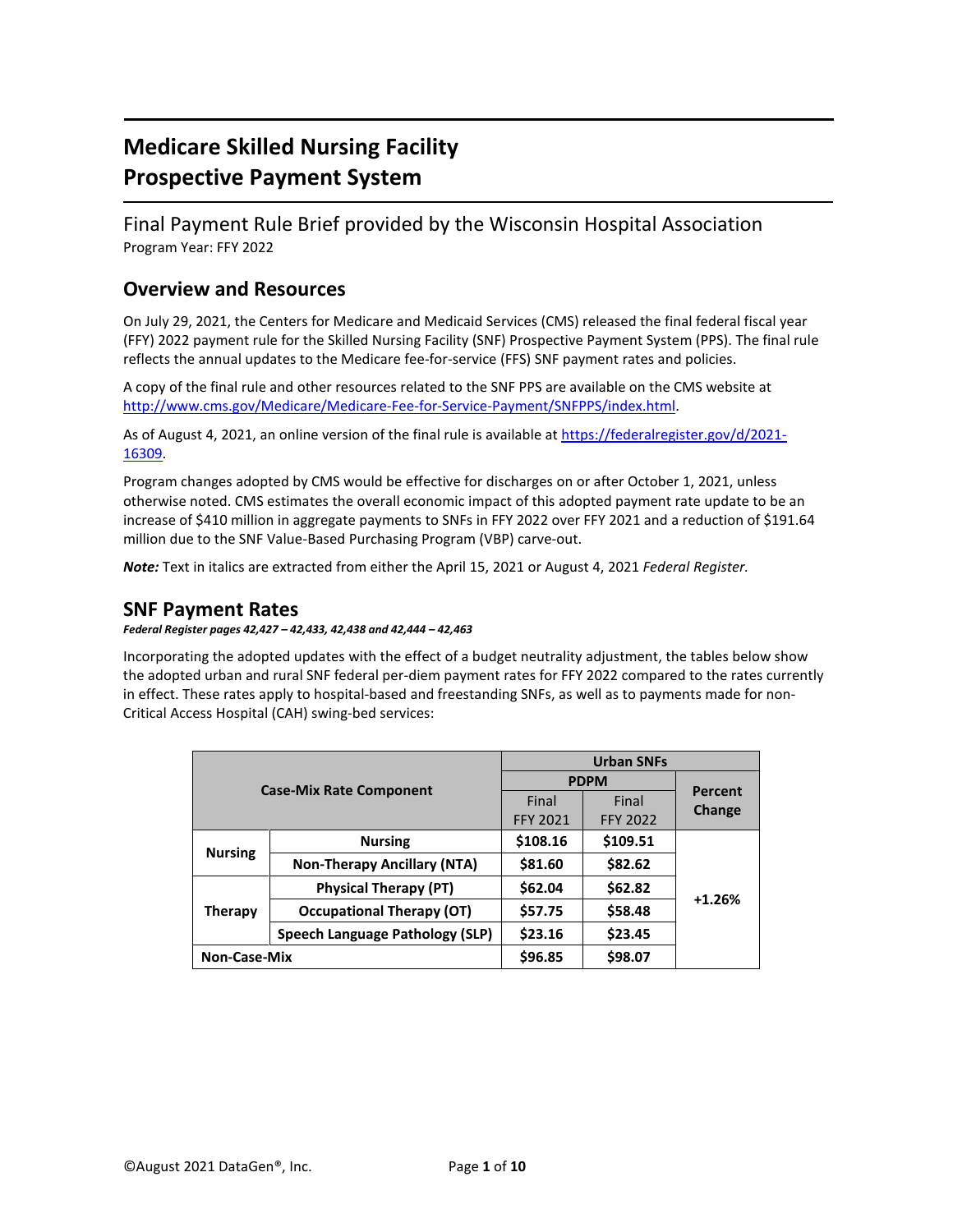| <b>Unadjusted Case-Mix Rate Component</b> |                                        | <b>Rural SNFs</b>                  |          |                   |
|-------------------------------------------|----------------------------------------|------------------------------------|----------|-------------------|
|                                           |                                        | <b>PDPM</b>                        |          | Percent<br>Change |
|                                           |                                        | Final                              | Final    |                   |
|                                           |                                        | <b>FFY 2021</b><br><b>FFY 2022</b> |          |                   |
| <b>Nursing</b><br>Therapy                 | <b>Nursing</b>                         | \$103.34                           | \$104.63 |                   |
|                                           | <b>Non-Therapy Ancillary (NTA)</b>     | \$77.96                            | \$78.93  |                   |
|                                           | <b>Physical Therapy (PT)</b>           | \$70.72                            | \$71.61  | $+1.26%$          |
|                                           | <b>Occupational Therapy (OT)</b>       | \$64.95                            | \$65.77  |                   |
|                                           | <b>Speech Language Pathology (SLP)</b> | \$29.18                            | \$29.55  |                   |
| <b>Non-Case-Mix</b>                       |                                        | \$98.64                            | \$99.88  |                   |

The table below provides details of the adopted updates to the SNF payment rates for FFY 2022:

|                                                            | <b>Final SNF Rate Updates</b>                          |
|------------------------------------------------------------|--------------------------------------------------------|
| Marketbasket Update                                        | $+2.7%$<br>(proposed at $+2.3%$ )                      |
| Affordable Care Act (ACA)-Mandated Productivity Adjustment | -0.7 percentage points (PPT)<br>(proposed at -0.2 PPT) |
| Forecast Error Adjustment                                  | -0.8 percentage points                                 |
| Wage Index/Labor-Related Share Budget Neutrality           | 1.0006<br>(proposed at 0.9999)                         |
| <b>Overall Rate Change</b>                                 | $+1.26\%$ (proposed at +1.3%)                          |

For FFY 2022, CMS is also adopting an update to the base year used to develop the SNF market basket from FFY 2014, to FFY 2018.

The FFY 2014-based SNF market basket used the Moody's AAA Corporate Bond Yield index as the price proxy for the For-profit Interest cost category. For the FFY 2018-based market basket, CMS will use the iBoxx AAA Corporate Bond Yield index, which closely resembles the Moody's AAA Corporate Bond Yield index, as the Moody's AAA Corporate Bond series is no longer available for use under license to IHS Global Inc. (IGI), and therefore, IGI discontinued the publication of the associated historical data and forecasts of this series.

# **Wage Index, Labor-Related Share, and Revised CBSA Delineations**

*Federal Register pages 42,436 – 42,439 and 42,461 – 42,463*

The wage index, which is used to adjust payment for differences in area wage levels, is applied to the portion of the SNF rates that CMS considers to be labor-related. As mentioned above, for FFY 2022, CMS is adopting an update of the SNF marketbasket base year to FFY 2018, which also affects the calculation of the labor share. The labor-related share for FFY 2022 is finalized at 70.4% (proposed at 70.1%) compared to 71.3% in FFY 2021.

CMS is adopting a wage index and labor-related share budget neutrality factor of 1.0006 for FFY 2022 to ensure that aggregate payments made under the SNF PPS are not greater or less than would otherwise be made if wage adjustments had not changed.

A complete list of the wage indexes adopted for payment in FFY 2022 is available on the CMS website at [http://www.cms.gov/Medicare/Medicare-Fee-for-Service-Payment/SNFPPS/WageIndex.html.](http://www.cms.gov/Medicare/Medicare-Fee-for-Service-Payment/SNFPPS/WageIndex.html)

# **Case-Mix Adjustment**

*FR pages 42,434 – 42,436 and 42,464 – 42,471*

CMS uses a classification system to adjust payments to account for the relative resource utilization of different types of patients. The case-mix components of the Patient Driven Payment Model (PDPM) address costs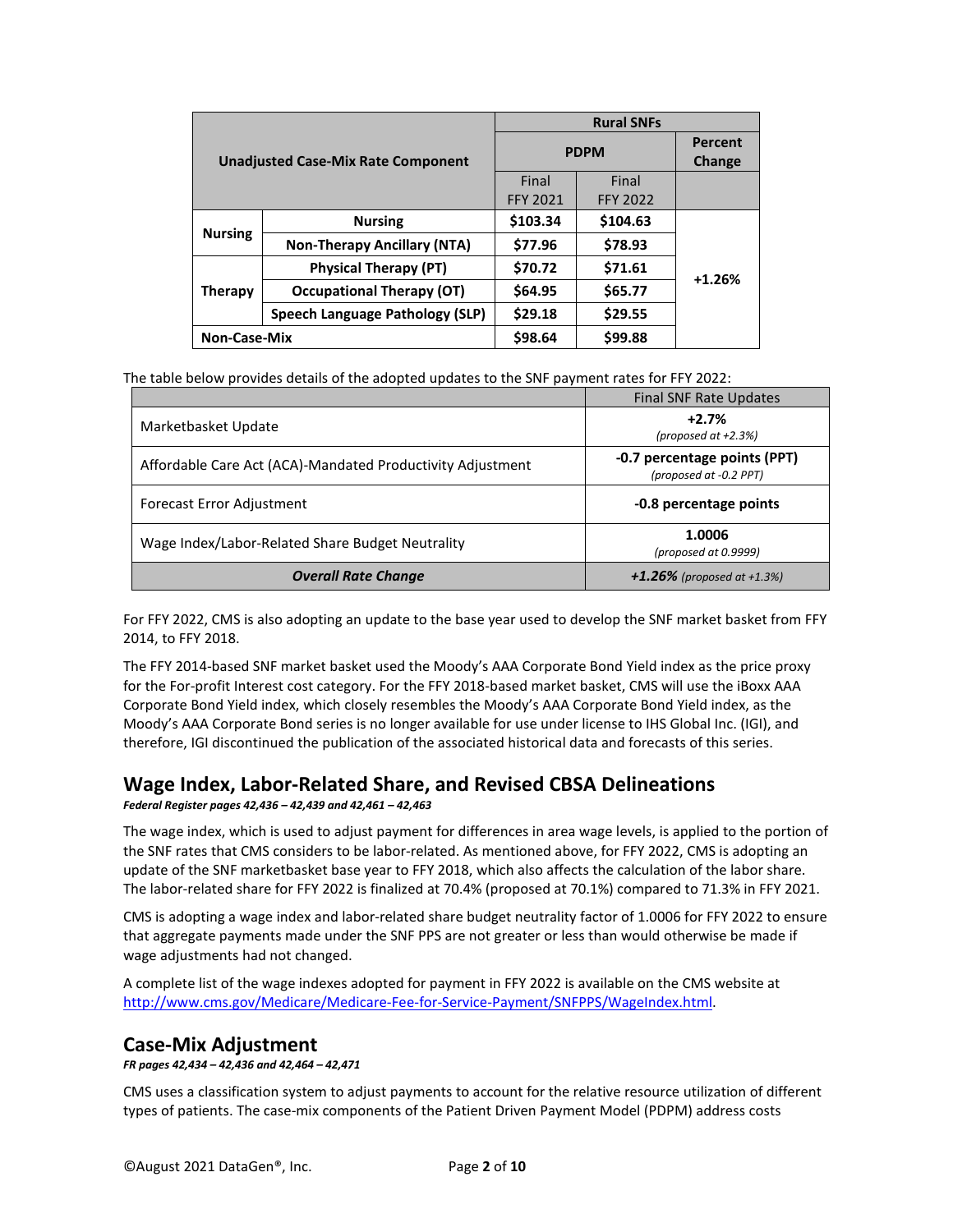associated with an individual's specific needs and characteristics, while the non-case-mix component addresses consistent costs that are incurred for all residents, such as room and board and various capital-related expenses.

The PDPM classifies each resident into five components (PT, OT, OLP, Nursing, and NTA) and provides a single payment based on the sum of these individual characteristics. The payment for each component is calculated by multiplying the CMI for the resident's group by the component federal base payment rate and then by the specific day in the variable per diem adjustment schedule noted below. These payments are added together along with the non-case-mix component payment rate to create a resident's total SNF PPS per diem rate.

The adopted FFY 2022 CMI updates for each component may be found in Tables 6 and 7 on pages 42,435 – 42,436 of the *Federal Register*.

| $ICD-10$<br>Code | <b>ICD-10 Description</b>                                           | <b>Current Category</b><br><b>Mapping</b>   | <b>Adopted Category</b><br><b>Mapping</b> |
|------------------|---------------------------------------------------------------------|---------------------------------------------|-------------------------------------------|
| D57.42           | Sickle-cell thalassemia beta zero<br>without crisis                 | <b>Medical Management</b>                   | <b>Return to Provider</b>                 |
| D57.44           | Sickle-cell thalassemia beta plus without<br>crisis                 | <b>Medical Management</b>                   | Return to Provider                        |
| K20.81           | Other esophagitis with bleeding                                     | Return to Provider                          | <b>Medical Management</b>                 |
| K20.91           | Esophagitis, unspecified with bleeding                              | Return to Provider                          | <b>Medical Management</b>                 |
| K21.01           | Gastro-esophageal reflex disease with<br>esophagitis, with bleeding | Return to Provider                          | <b>Medical Management</b>                 |
| M35.81           | Multisystem inflammatory syndrome                                   | Non-Surgical Orthopedic/<br>Musculoskeletal | <b>Medical Management</b>                 |
| P91.821          | Neonatal cerebral infarction, right side<br>of brain                | Return to Provider                          | Acute Neurologic                          |
| P91.822          | Neonatal cerebral infarction, left side of<br>hrain                 | Return to Provider                          | Acute Neurologic                          |
| P91.823          | Neonatal cerebral infarction, bilateral                             | Return to Provider                          | Acute Neurologic                          |
| U07.0            | Vaping-related disorder                                             | Return to Provider                          | Pulmonary                                 |
| G93.1            | Anoxic brain damage, not elsewhere<br>classified                    | Return to Provider                          | Acute Neurologic                          |

For FFY 2022, CMS is adopting a number of changes to the PDPM ICD-10 code mappings:

#### Recalibrating the PDPM Parity Adjustment

*Federal Register pages 42,466 – 42,471*

With the implementation of the SNF PDPM, CMS introduced a standardized multiplier and parity adjustment to ensure that PDPM was budget neutral in comparison to the prior RUG-IV case-mix methodology. CMS' standard methodology for recalibrating parity adjustments involves comparing total payments under a new case-mix model, with what those payments would have been under the prior model. For the SNF PPS, CMS compared FFY 2020 PDPM payments to FFY 2020 RUG-IV payments. In order to calculate total SNF payments under PDPM, CMS used FFY 2020 claims, and removed the subset of the population with a COVID-19 diagnosis or Public Health Emergency (PHE)-related waiver. For the RUG-IV payment calculation, CMS believes it would be inappropriate to use FFY 2020 claims data for RUG-IV classifications, and therefore CMS instead used FFY 2019, inflated by the FFY 2020 update factor.

Under this comparison, CMS discovered a 5.3% increase in SNF spending under PDPM, relative to RUG-IV for FFY 2020, and a 5.0% increase when removing the subset of the population diagnosed with COVID-19 or with a PHE-related waiver. Using this methodology, the PDPM parity adjustment factor would decrease from 46% to 37%, resulting in an estimated decrease to FFY 2022 SNF spending of \$1.7 billion (5.0%). In the proposed rule, CMS had requested public comment on the methodology used to obtain these values, including on the use of FFY 2019 data to develop the RUG-IV comparative case-mix distributions.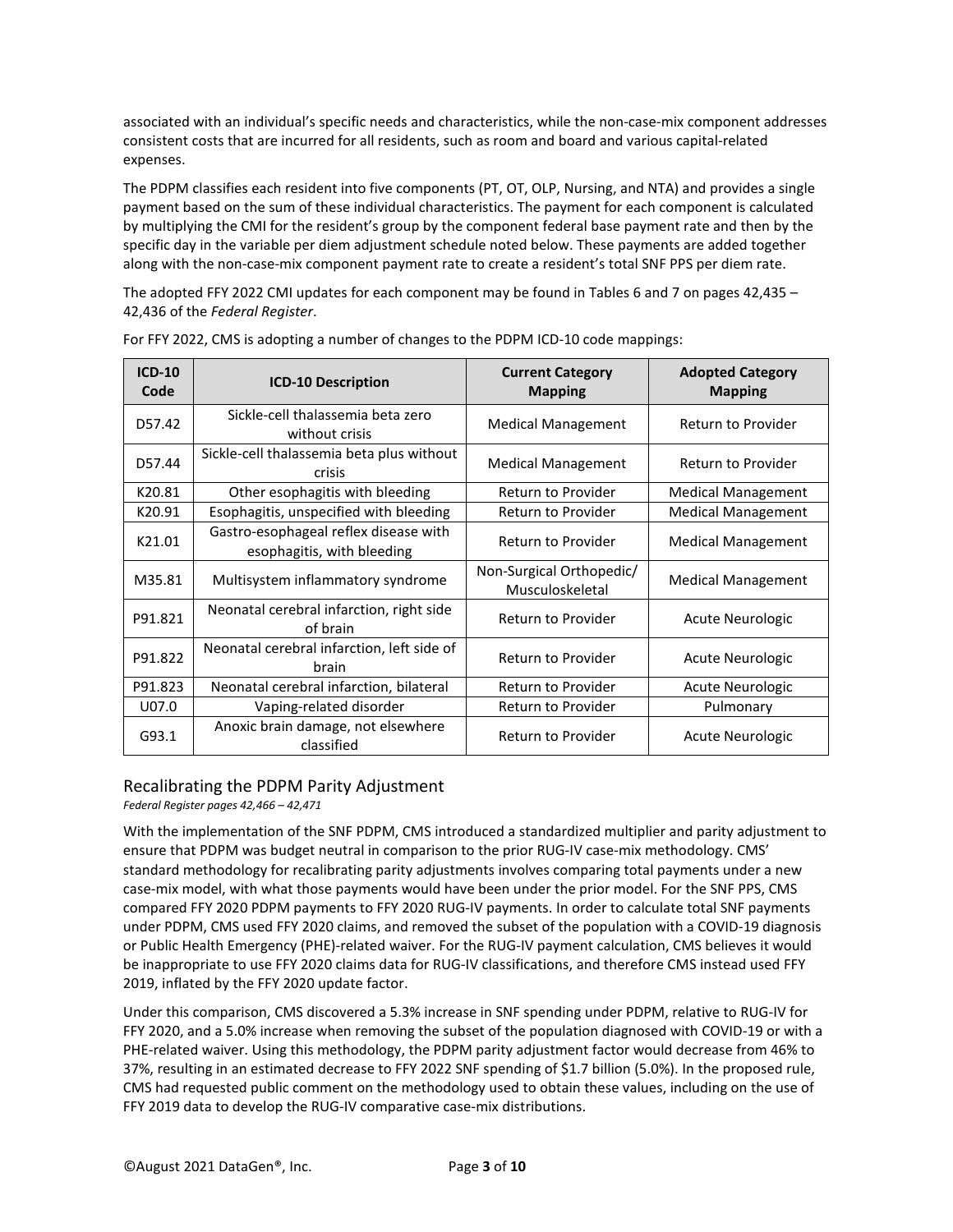As a 5.0% reduction to FFY 2022 SNF payments could create a financial burden on providers, CMS had also considered two types of transitional strategies for implementation of the potential prospective budget neutrality adjustment. This strategy could take the form of either a delayed implementation where the reduction would be adopted now and implemented in a future year; or a phased implementation under which the adjustment would be phased in over some number of years; or a combination of the two. CMS again invited public comment on the approach to mitigating the PDPM parity adjustment recalibration, if adopted.

CMS had also invited public comment on changes to SNF behavior following implementation of the PDPM, which has led to an increase in SNF spending not necessarily related to the COVID-19 crisis. In addition, CMS sought comment on the potential impact of using reported FFY 2020 patient assessment data from the Minimum Data Set (MDS) to reclassify beneficiaries under RUG-IV for the calculation of a SNF parity adjustment.

While CMS has not yet made a determination, comments received by CMS may be seen on pages 42,469 -42,471 of the *Federal Register*.

### **Consolidated Billing**

#### *Federal Register pages 42,430 – 42,433 and 42,442 – 42,444*

CMS requires a SNF to submit consolidated Medicare bills to its Medicare Administrative Contractor (MAC) that must include services its residents receive during a Part A stay. A small list of services are currently excluded from consolidated billing and are separately billable under Part B when furnished to a SNF's Part A resident. CMS continues to invite public comment to identify additional HCPCS codes that might meet criteria for exclusion from SNF consolidated billing. These HCPCS codes can be from any of the five service categories specified by CMS: chemotherapy items, chemotherapy administration services, radioisotope services, customized prosthetic devices, and blood clotting factors.

The Consolidated Appropriations Act, 2021 added certain blood clotting factors for the treatment of patients with hemophilia and other bleeding disorders to the list of items and services excluded from Part A per diem payment effective FFY 2022. Due to the addition of the blood clotting factors service category, CMS is adopting its proposal to make a proportional reduction of \$0.02 to the unadjusted urban and rural SNF rates to reflect the new exclusions, which would result in an estimated \$1.2 million decrease to SNF PPS payments

The latest list of excluded codes can be found on CMS' SNF Consolidated Billing website at [https://www.cms.gov/Medicare/Billing/SNFConsolidatedBilling.](https://www.cms.gov/Medicare/Billing/SNFConsolidatedBilling)

### **SNF Value-Based Purchasing Program**

#### *Federal Register pages 42,439 and 42,502 – 42,517*

**Background:** For FFYs 2019 and beyond, CMS is required by the Protecting Access to Medicare Act of 2014 (PAMA) to utilize a VBP (Value-Based Purchasing) program for SNFs under which value-based incentive payments are made to the SNFs. CMS withholds 2% of SNFs' fee-for-service Part A Medicare payments to fund the program. CMS redistributes between 50% and 70% of the withheld payments to SNFs as incentive payments based on the quality of care they provide to Medicare beneficiaries, as measured by a hospital readmissions measure.

CMS calculates rates for the sole SNF VBP measure, Skilled Nursing Facility 30-Day All-Cause Readmission Measure (SNFRM), using one year of data for each of the baseline and performance periods. The baseline and performance periods for each program year for FFYs 2022+ are set to the following one year period for each of the baseline and performance periods from the prior program year.

CMS is finalizing these baseline and performance periods for the FFY 2024 program year (which uses older baseline period data than traditional used due to the COVID-19 PHE exceptions):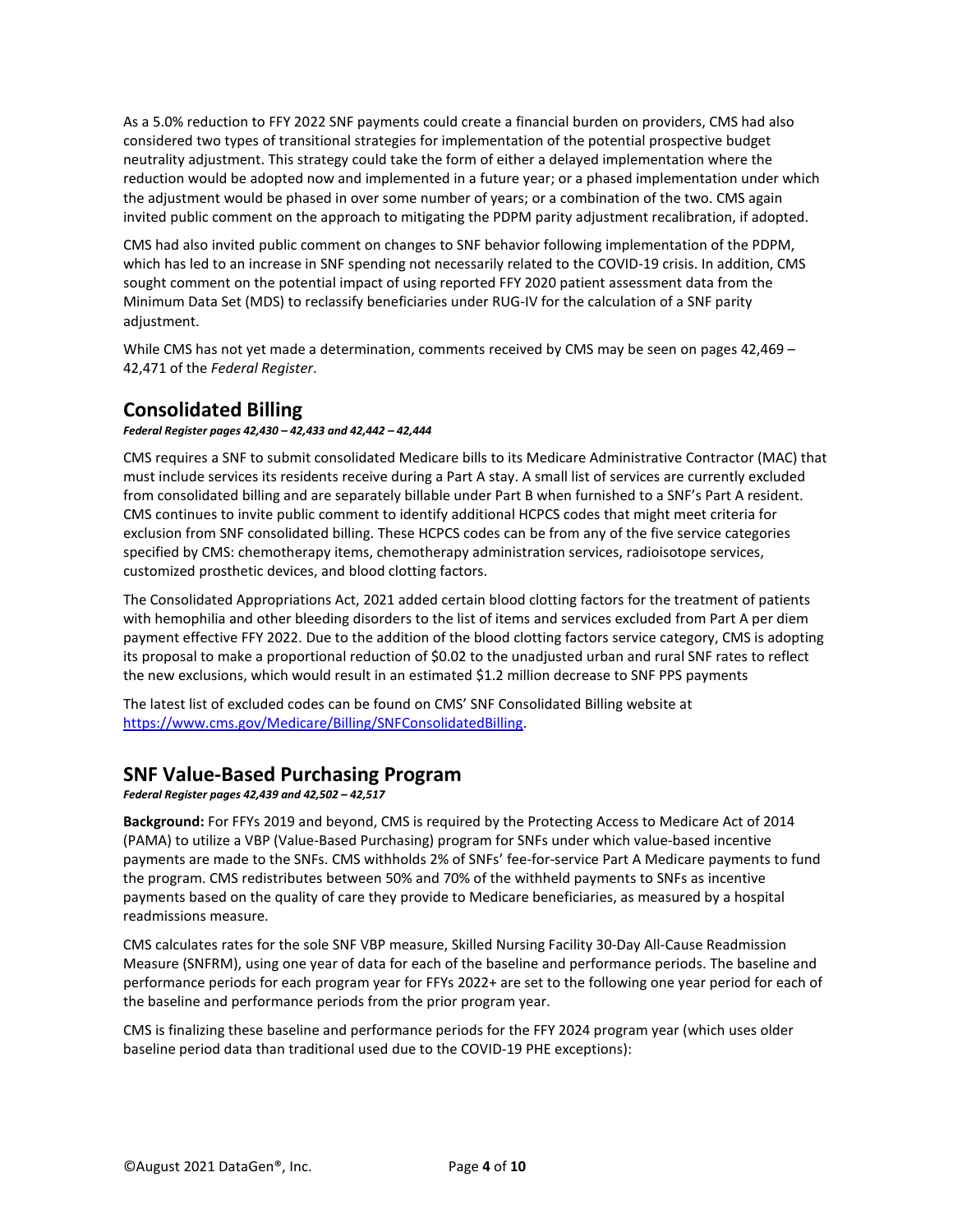| <b>Baseline period</b> | <b>Performance Period</b> | <b>Payment Period</b> |
|------------------------|---------------------------|-----------------------|
| October 1, 2018-       | October 1, 2021-          | <b>FFY 2024</b>       |
| September 30, 2019     | September 30, 2022        |                       |

In this FFY 2022 final rule, CMS is adopting the following performance standards for the SNFRM for the FFY 2024 program year, based on the most recent available data from FFY 2019:

| <b>Measure ID</b> | <b>Finalized Performance Standards</b> |  |
|-------------------|----------------------------------------|--|
|                   | <b>Achievement threshold</b>           |  |
|                   | 0.79271                                |  |
| <b>SNFRM</b>      | <b>Benchmark</b>                       |  |
|                   | 0.83033                                |  |

For FFY 2023, CMS is adopting measure suppression factors for SNF VBP program years overlapping with those years affected by the COVID-19 PHE. Additionally, CMS is also adopting these factors for the Hospital Value-Based Purchasing Program, Hospital Readmissions Reduction Program, HAC Reduction Program, and the End-Stage Renal Disease Quality Incentive Program in order to maintain program consistency. The adopted measure suppression factors are:

- *"Significant deviation in national performance on the measure during the PHE for COVID-19, which could be significantly better or significantly worse compared to historical performance during the immediately preceding program years.*
- *Clinical proximity of the measure's focus to the relevant disease, pathogen, or health impacts of the PHE for COVID-19.*
- *Rapid or unprecedented changes in:*
	- o *Clinical guidelines, care delivery or practice, treatments, drugs, or related protocols, or equipment or diagnostic tools or materials; or*
	- o *The generally accepted scientific understanding of the nature or biological pathway of the disease or pathogen, particularly for a novel disease or pathogen of unknown origin.*
- *Significant national shortages or rapid or unprecedented changes in:*
	- o *Healthcare personnel;*
	- o *Medical supplies, equipment, or diagnostic tools or materials; or*
	- o *Patient case volumes or facility-level case mix."*

Tied to this finalized suppression policy, CMS will suppress the SNFRM for the FFY 2022 SNF VBP program year due to the COVID-19 PHE (CMS has previously issued an Interim Final Rule that updated the FFY 2022 SNF VBP program performance period to April 1, 2019 – December 1, 2019 and July 1, 2020 – September 30, 2020). Under this adopted policy, CMS will continue to withhold 2% of payments from participating SNFs, but would then award all SNFs a 1.2% payback. SNFs subject to the Low-Volume Adjustment policy (fewer than 25 eligible stays) would instead receive the full 2% back. SNFs will not be ranked for the FFY 2022 program. CMS is not making any changes to the FFY 2023 program year at this time.

For the FFY 2023 SNF VBP Program, CMS has adopted a 90-day lookback period for risk adjustment of the SNFRM when it applies to FFY 2021, instead of the full 365 days prior to hospital discharge to the SNF, due to the COVID-19 PHE.

The Consolidated Appropriations Act of 2021 allows for up to 9 additional measures to be added to the SNF VBP program beginning FFY 2024. In the SNF proposed rule, CMS had sought comment on the adoption of additional SNF VBP measures for future program years. The additional measures under consideration may be found in Table 30 on page 42,509 of the *Federal Register*. Comments on these measures may be seen on pages 42,509 – 42,511 of the *Federal Register*.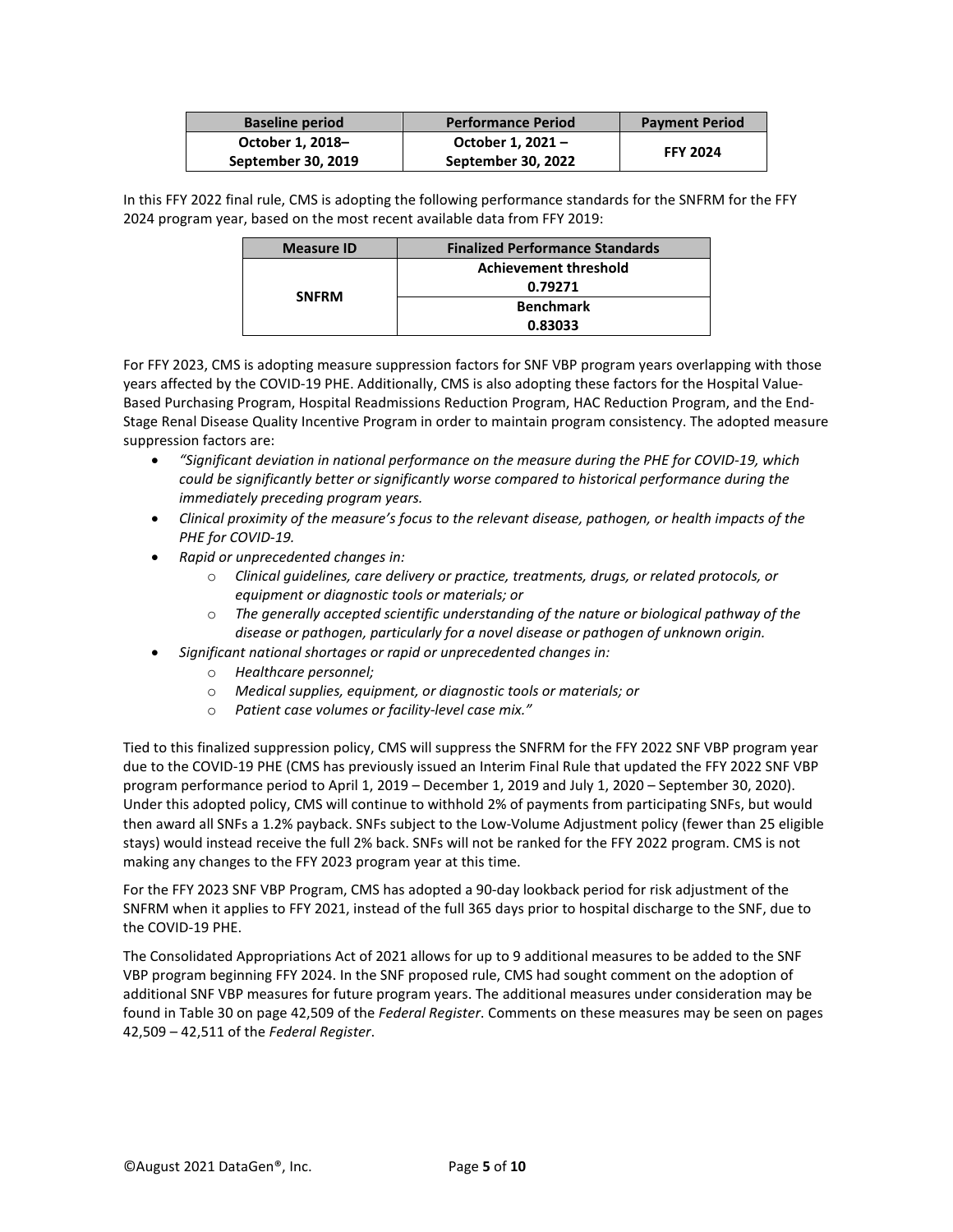### Phase One Review and Correction Claims "Snapshot" Policy

*Federal Register pages 42,516 – 42,517*

In the FFY 2017 SNF PPS final rule, CMS adopted a two-phase review and corrections process for SNFs' quality measure data and SNF performance information, as well as a process for requesting and submitting Phase One corrections.

CMS has adopted its proposal *"to include a Phase One Review and Correction claims 'snapshot' policy beginning with the baseline period and performance period quality measure quarterly reports issued on or after October 1, 2021. This proposed policy would limit the Phase One Review and Correction to errors made by CMS or its contractors when calculating a SNF's readmission measure rate and will not allow corrections to the underlying administrative claims data used to calculate those rates. Under this… policy, the administrative claims data we use to calculate a SNF's readmission measure rate for purposes of a baseline period or performance period for a given SNF VBP program year would be held constant (that is, frozen in a 'snapshot') from the time we extract it for that purpose. This… would align the review and correction policy for the SNF VBP Program with the review and correction policy we have adopted for other value-based purchasing programs"*

# **SNF Quality Reporting Program (QRP)**

*Federal Register pages 42,471 – 42,502*

The Improving Medicare Post-Acute Care Transformation (IMPACT) Act of 2014 mandates a quality reporting program for SNFs. Beginning in FFY 2018, the IMPACT Act requires a 2 percentage point penalty, is applied to the standard market basket rate adjustment, for those SNFs that fail to submit required quality data to CMS.

| Summary Table of Domains and Measures Currently Adopted for the FFY 2022 SNF QRP |                                                                                                                                                                                               |  |  |  |
|----------------------------------------------------------------------------------|-----------------------------------------------------------------------------------------------------------------------------------------------------------------------------------------------|--|--|--|
| <b>Short Name</b>                                                                | <b>Measures</b>                                                                                                                                                                               |  |  |  |
|                                                                                  | Resident Assessment Instrument Minimum Data Set Measures                                                                                                                                      |  |  |  |
| Pressure Ulcer/Injury                                                            | Changes in Skin Integrity Post-Acute Care: Pressure Ulcer/Injury                                                                                                                              |  |  |  |
| <b>Application of Falls</b>                                                      | Application of Percent of Residents Experiencing One of More Falls with Major<br>Injury (Long Stay) (NQF #0674)                                                                               |  |  |  |
| <b>Application of Functional</b><br>Assessment/Care Plan                         | Application of Percent of Long-Term Care Hospital (LTCH) Patients or Residents<br>With an Admission and Discharge Functional Assessment and a Care Plan that<br>Addresses Function (NQF#2631) |  |  |  |
| Change in<br><b>Mobility Score</b>                                               | Application of Inpatient Rehabilitation Facility (IRF) Functional Outcome Measure:<br>Change in Mobility Score for Medical Rehabilitation Patients (NQF #2634)                                |  |  |  |
| Discharge<br><b>Mobility Score</b>                                               | Application of IRF Functional Outcome Measure: Discharge Mobility Score for<br>Medical Rehabilitation Patients (NQF #2636)                                                                    |  |  |  |
| Change in<br>Self-Care Score                                                     | Application of IRF Functional Outcome Measure: Change in Self-Care Score for<br>Medical Rehabilitation Patients (NQF #2633)                                                                   |  |  |  |
| Discharge<br>Self-Care Score                                                     | Application of IRF Functional Outcome Measure: Discharge Self-Care Score for<br>Medical Rehabilitation Patients (NQF #2635)                                                                   |  |  |  |
| <b>DRR</b>                                                                       | Drug Regimen Review Conducted with Follow-Up for Identified Issues                                                                                                                            |  |  |  |
| <b>TOH-Provider</b>                                                              | Transfer of Health (TOH) Information to the Provider Post-Acute Care (PAC)                                                                                                                    |  |  |  |
| <b>TOH-Patient</b>                                                               | Transfer of Health Information to the Patient PAC                                                                                                                                             |  |  |  |
|                                                                                  | <b>Claims-Based Measures</b>                                                                                                                                                                  |  |  |  |
| <b>MSPB SNF</b>                                                                  | Total Estimated Medicare Spending per Beneficiary (MSPB)                                                                                                                                      |  |  |  |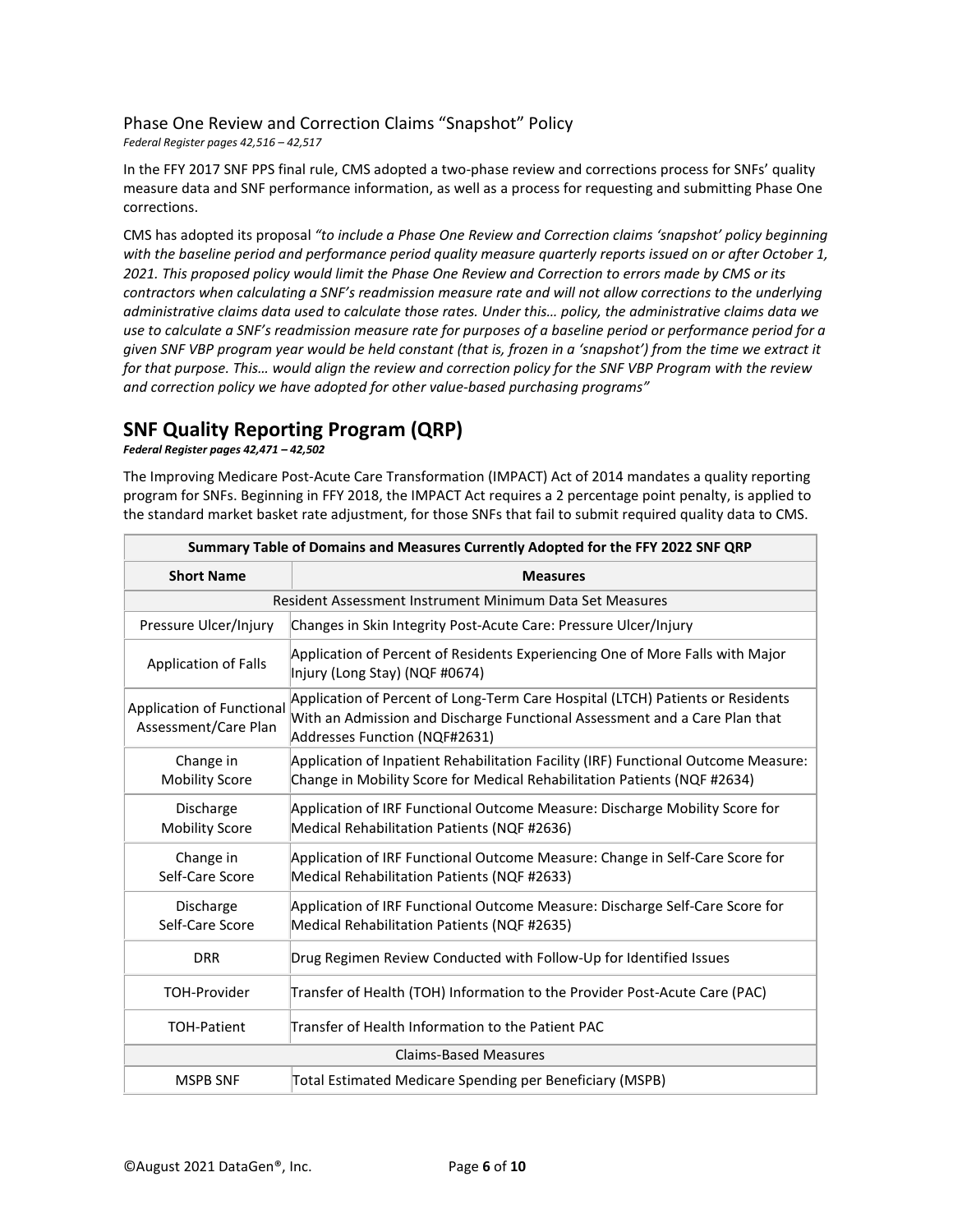| DTC        | Discharge to Community                                            |
|------------|-------------------------------------------------------------------|
| <b>PPR</b> | Potentially Preventable 30-Day Post Discharge Readmission Measure |

Due to the COVID-19 PHE, CMS has delayed the compliance date for collection and reporting of the TOH-Provider and TOH-Patient measures for at least two full fiscal years following the end of the PHE.

For the FFY 2023 SNF QRP, CMS is making the following changes to the list of measures and reporting requirements:

- **Add:** SNF Healthcare-Associated Infections Requiring Hospitalizations measure (SNF HAI)
	- $\circ$  Adopted the use of FFY 2019 data to calculate the measure due to being the most recent fiscal year not exempted due to the PHE. FFY 2021 claims will be used beginning with the FFY 2024 SNF QRP.
	- $\circ$  Measure will be publicly reported beginning with FFY 2019 discharges for the April 2022 refresh of the Care Compare website, with FFY 2021 discharges to be publically reported with the October 2022 refresh.
- **Add:** COVID-19 Vaccination Coverage among Healthcare Personnel (HCP) measure
	- $\circ$  Hospitals will submit data used to calculate this measure using NHSN's standard data submission requirements, using the CDC/NHSN web-based surveillance system.
	- o Has an initial data submission period of October 1, 2021 December 31, 2021 (FFY 2023 SNF QRP), with full calendar year submissions required beginning with calendar year (CY) 2022 (FFY 2024 SNF QRP).
	- $\circ$  Measure will be publicly reported beginning with data collected for the period of October 1, 2021 – December 31, 2021 with the October 2022 refresh of the Care Compare website. CMS had proposed that thereafter, this measure would be displayed based on one quarter of data, and would be updated quarterly with an additional quarter of data added to the measure. After four full quarters of data are available, CMS had proposed this measure would be reported using four rolling quarters of data. However, CMS has instead finalized that they shall only report the most recent quarter of data for each refresh during this timeframe, until four full quarters of data are available.
- **Update:** Change to the denominator for the "Transfer of Health (TOH) Information to the Patient Post-Acute Care (PAC)" measure to exclude residents discharged home under the care of an organized home health service or hospice in order to align the measure with other quality reporting programs and to avoid counting the patient in both of the Transfer of Health measures in the SNF QRP.

Due to the temporary reporting exemptions put into place due to the COVID-19 PHE, SNF QRP data from January 1, 2020 – June 30, 2020 will not be publicly reported. This restriction would affect a number of quarterly Care Compare website refreshes for the MDS assessment-based measures and claims-based measures as shown in Table 26 on page 42,499 of the *Federal Register*. As a result, CMS has frozen the MDS assessment-based data available on the Care Compare website at what was available with the October 2020 quarterly update. CMS will utilize their "COVID-19 Affected Reporting (CAR) Scenario" (*Federal Register* page 213) in order to determine when updates of these measures will resume. This will allow for CMS to begin updating the Care Compare website with the January 2022 refresh, with fewer quarters of data available. CMS' revised reporting schedules can be found below, note that not all data updates will resume in January 2022.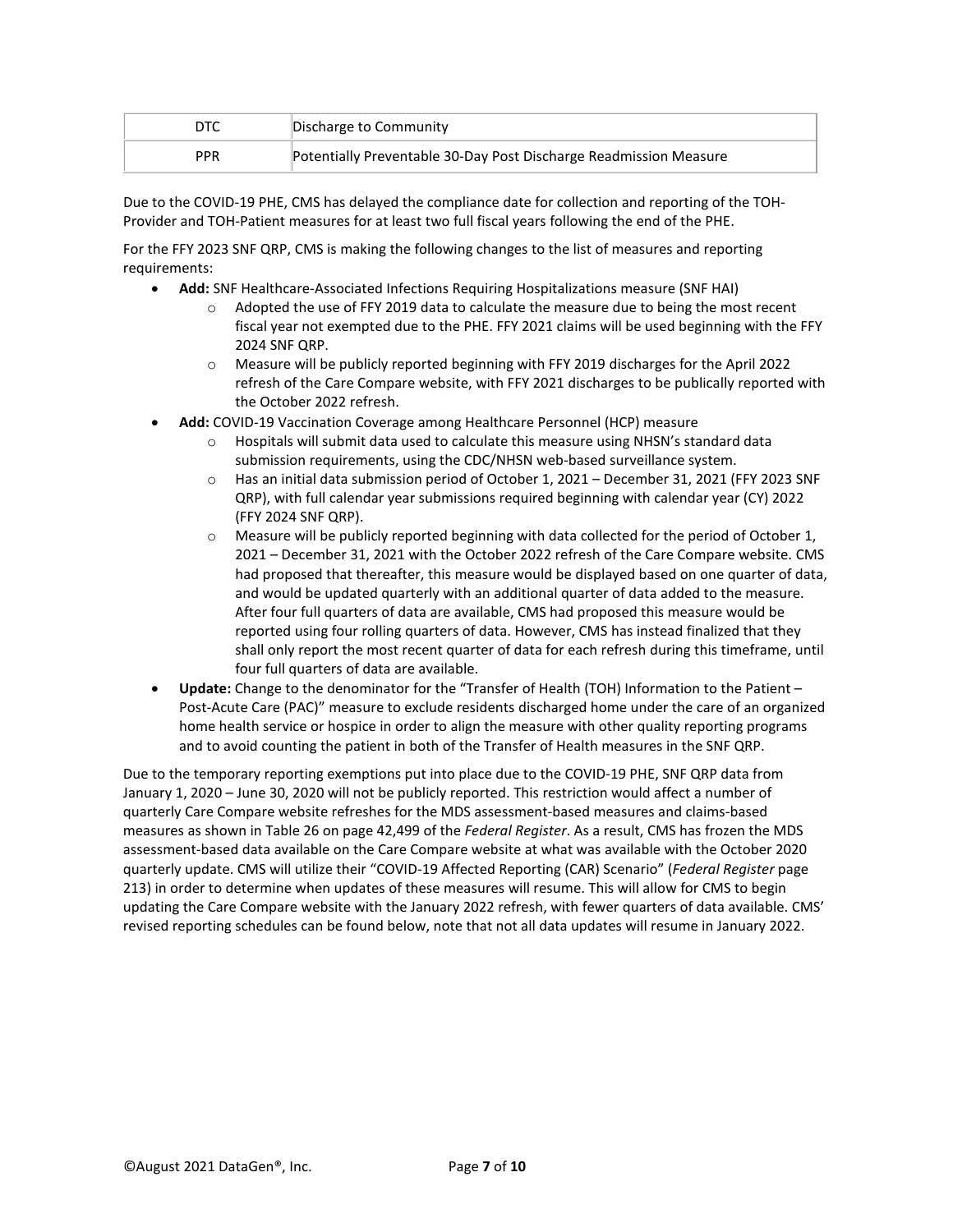| Quarter<br><b>Refresh</b> | <b>Adopted MDS Assessment</b><br><b>Quarters (Number of quarters)</b> |
|---------------------------|-----------------------------------------------------------------------|
| October 2020              |                                                                       |
| January 2021              |                                                                       |
| April 2021                | Q1 2019 – Q4 2019 (4 quarters)                                        |
| <b>July 2021</b>          |                                                                       |
| October 2021              |                                                                       |
| January 2022              | Q3 2020 – Q1 2021 (3 quarters)                                        |
| April 2022                | Q3 2020 – Q2 2021 (4 quarters)                                        |

| Quarter<br>Refresh | <b>Adopted Claims-based Quarters</b><br>(Number of quarters) | Quarter<br>Refresh | <b>Adopted Claims-based Quarters</b><br>(Number of quarters) |
|--------------------|--------------------------------------------------------------|--------------------|--------------------------------------------------------------|
| October 2020       |                                                              | Jul 2022           | Q4 2018 - Q3 2019, Q3 2020 (6 quarters)                      |
| January 2021       |                                                              | October 2022       | Q4 2019, Q3 2020 - Q3 2021 (6 quarters)                      |
| April 2021         | Q4 2017 - Q3 2019 (8 quarters)                               | January 2023       |                                                              |
| <b>July 2021</b>   |                                                              | April 2023         |                                                              |
| October 2021       |                                                              | <b>July 2023</b>   |                                                              |
| January 2022       | Q4 2018 - Q3 2019, Q3 2020 (6                                | October 2023       | Q4 2020 - Q3 2022 (8 quarters)                               |
| April 2022         | quarters)                                                    |                    |                                                              |

| Quarter<br><b>Refresh</b> | <b>Quarters for the SNF HAI</b><br><b>Measure (Number of quarters)</b> |
|---------------------------|------------------------------------------------------------------------|
| April 2022                | Q4 2018 - Q3 2019 (4 quarters)                                         |
| <b>July 2022</b>          | Q4 2018 - Q3 2019 (4 quarters)                                         |
| October 2022              | Q4 2020 - Q3 2021 (4 quarters)                                         |

Additionally, with the proposed rule, CMS had issued a Request for Information (RFI) on the inclusion of the following measures into later years of the SNF QRP:

| Assessment-Based Quality Measures and Measure Concepts    |
|-----------------------------------------------------------|
| Frailty                                                   |
| Patient reported outcomes                                 |
| Shared decision making process                            |
| Appropriate pain assessment and pain management processes |
| Health equity                                             |

In this final rule, CMS did not respond to any specific comments on the SNF QRP RFI, though they intend to use them to inform future rulemaking.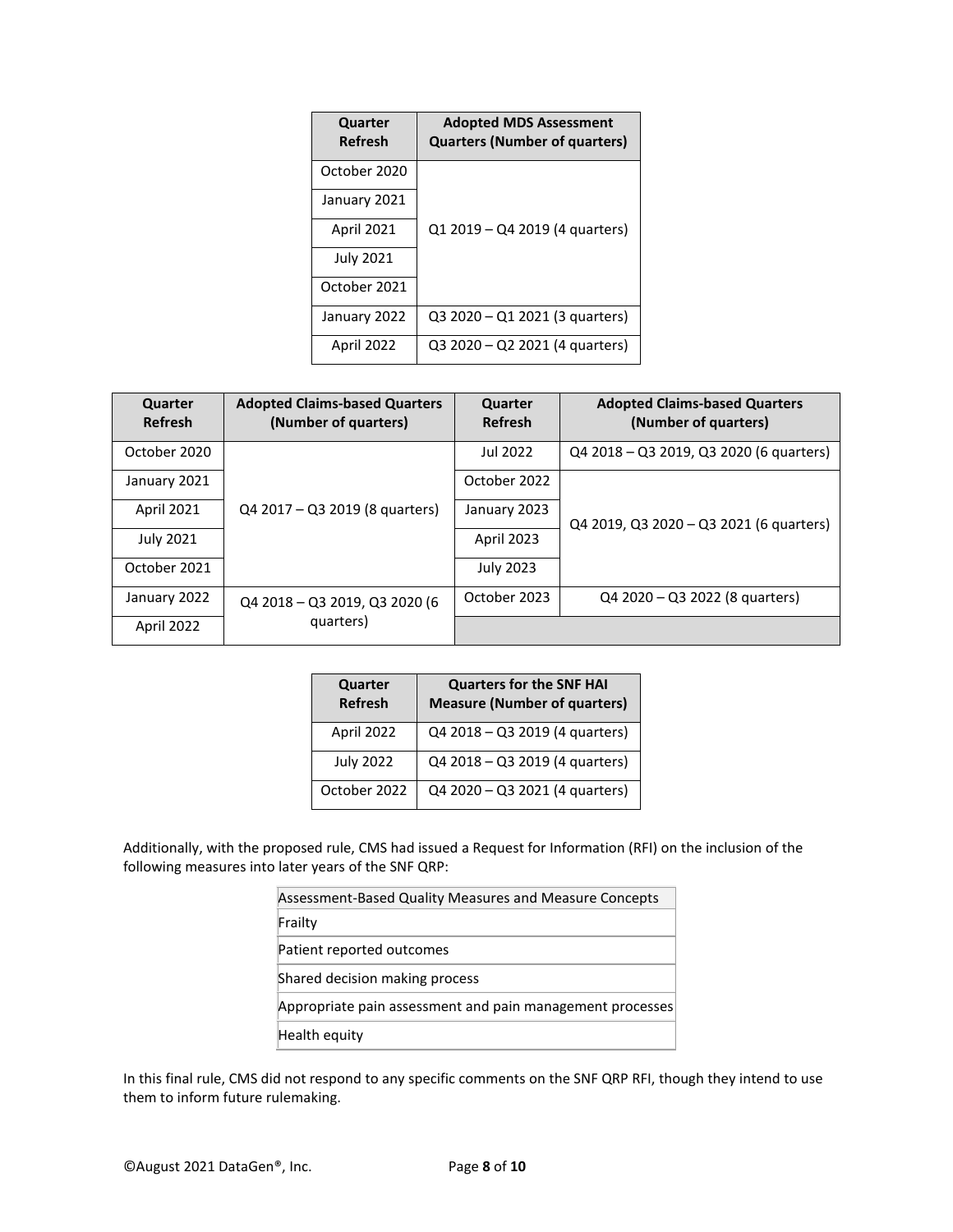### Fast Healthcare Interoperability Resources (FHIR) in support of Digital Quality Management Programs – Request for Information

*Federal Register page 42,491*

To remain SNF QRP alignment with the Meaningful Measures 2.0 framework, in the SNF proposed rule CMS requested feedback on future plans to define digital quality measures (dQMs) for the SNF QRP, as well as on the potential use of Fast Healthcare Interoperable Resources (FHIR) for dQMs within the SNF QRP and aligning with other quality programs wherever possible. FHIR is a common language and process for health information technology that allows for exchange of clinical information through application programming interfaces so that clinicians can digitally submit quality information one time and it can then be used in many ways to enable collaboration and information sharing.

CMS had proposed the following definition: "*Digital quality measures (dQMs) are quality measures that use one or more sources of health information that are captured and can be transmitted electronically via interoperable systems. A dQM includes a calculation that processes digital data to produce a measure score or measure scores. Data sources for dQMs may include administrative systems, electronically submitted clinical assessment data, case management systems, EHRs, instruments…, patient portals or applications… health information exchanges (HIEs) or registries, and other sources."*

FHIR-based standards would allow for the *"exchange of clinical information through application programming interfaces (APIs), aligning with other programs where possible, to allow clinicians to digitally submit quality information one time that can be used in many ways. We believe that in the future proposing such a standard within the SNF QRP could potentially enable collaboration and information sharing, which is essential for delivering high-quality care and better outcomes at a lower cost."*

In this final rule, CMS states that they will continue to take comments received on this RFI into account as they develop future proposals or policy guidance, but did not directly respond to any that had been submitted.

### Closing the Health Equity Gap in Post-Acute Care Quality Reporting Programs – Request for Information

*Federal Register pages 42,491 – 42,492*

In the SNF proposed rule, CMS had requested public comment on potential revisions to the SNF QRP to make reporting of health disparities based on social risk factors and race/ethnicity more comprehensive and actionable for providers and patients. CMS states it is committed to achieving equity in health care outcomes and supporting providers in quality improvement activities to reduce health inequities.

Specifically, CMS is currently seeking comment on:

- *"Recommendations for quality measures, or measurement domains that address health equity, for use in the SNF QRP.*
- *…SNFs must report certain standardized patient assessment data elements (SPADEs) on SDOH, including race, ethnicity, preferred language, interpreter services, health literacy, transportation and social isolation. CMS is seeking guidance on any additional items, including SPADEs that could be used to assess health equity in the care of SNF residents, for use in the SNF QRP.*
- *Recommendations for how CMS can promote health equity in outcomes among SNF residents. For example, we are interested in feedback regarding whether including facility-level quality measure results stratified by social risk factors and social determinants of health (for example, dual eligibility for Medicare and Medicaid, race) in confidential feedback reports could allow facilities to identify gaps in the quality of care they provide…*
- *Methods that commenters or their organizations use in employing data to reduce disparities and improve patient outcomes, including the source(s) of data used, as appropriate.*